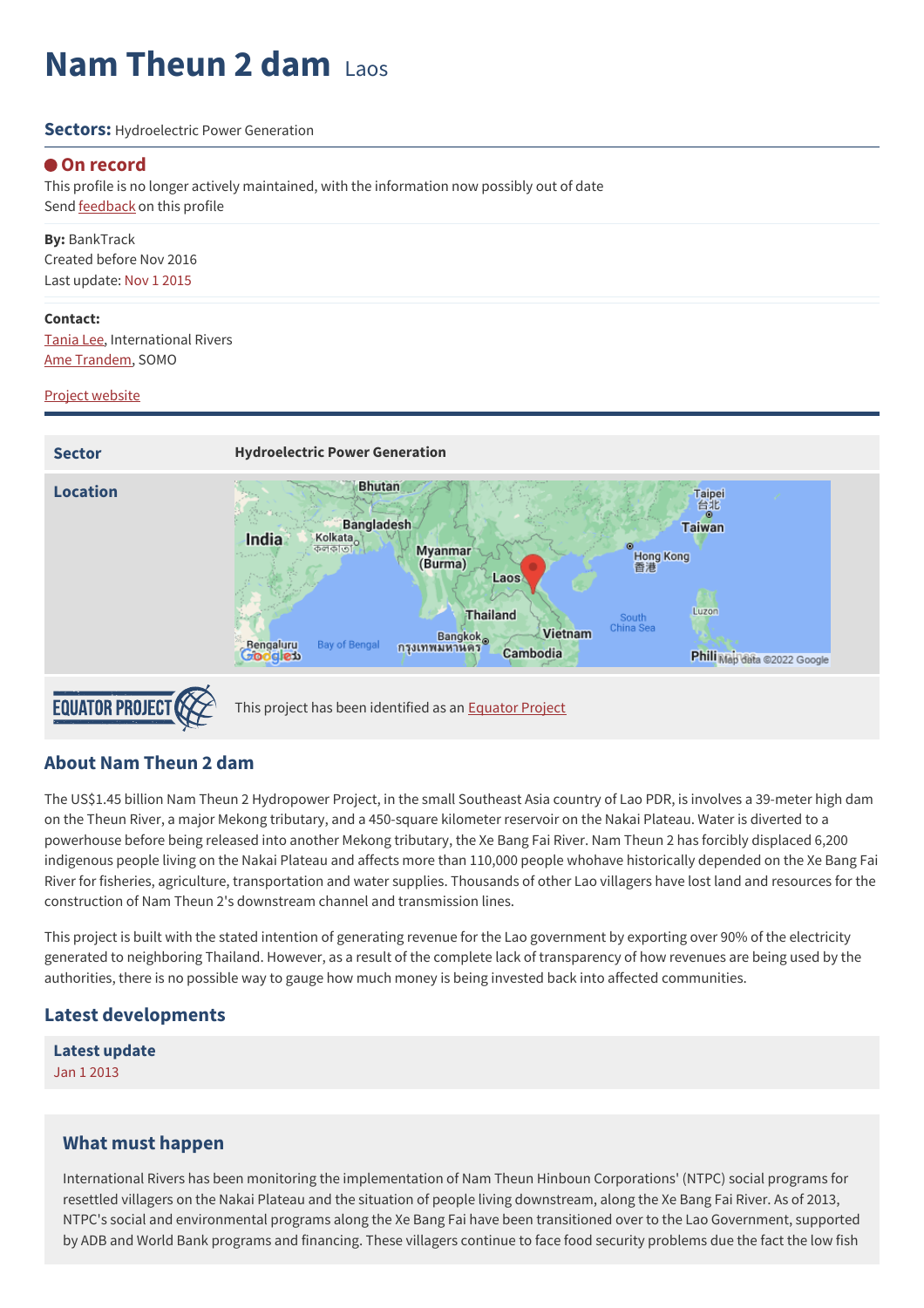catches, and decline in ability to plant reliable crops of rice and vegetables near the shores of the river. Many cannot afford to pay for electricity, despite the irony of having to live with the daily impacts of a hydroelectric dam upstream.

The Nakai Program is currently undergoing a hand-over phase as well. During this time of transition, International Rivers continues to monitor the situation of affected villages and call on financiers to ensure full reparations and livelihood restoration of all affected populations.

## **Impacts**

### **Social and human rights impacts**

#### **Forced displacement, destroyed livelihoods**

Now that the Nam Theun 2 Hydropower Project is in operation, a wide range of negative social, environmental and economic consequences are apparent. The project has directly affected approximately 1 in 50 Laotians. Despite being propped up with financing from the Asian Development Bank and World Bank, programs to restore villagers' livelihoods have ultimately failed to come up with options to sustain people's social and economic well being on both the Nakai Plateau and along the Xe Bang Fai River.

The approximately 6,200 resettled indigenous people now living on the Nakai Plateau have new houses, roads, and electricity. But they continue to raise major concerns about how they will be able to feed their families over the long term and earn sufficient incomes to pay for electricity and basic daily goods. Villagers have received small plots of poor quality land on which traditional farming methods for rice and vegetables consistently fail. Given the lack of market for any produce, and a lack of ability to grow enough food on which to live, they have come to rely on expensive outside goods being trucked up to the plateau. People have also been confronted with lower fish catches on the reservoir than originally promoted by NTPC.

With few livelihood opportunities available, many young people are migrating out. The illegal trade in rare rosewood timber is also providing some families with an immediate cash windfall that is neither sustainable over the long haul nor a solution to the question of how to ensure the well-being of future generations of local people.

Along the Xe Bang Fai, villagers are now faced with more frequent flooding, a complete loss of the fisheries they once relied upon, and flooded riverbank gardens. Solid plans to replace these critical sources of food and income have failed to materialize, and the shortterm programs set up by NTPC, the World Bank and Asian Development Bank have yet to successfully restore all affected villagers' livelihoods.

The World Commission on Dams found that women and ethnic minorities were disproportionately affected by dam projects. As women are often responsible for ensuring the sustainable livelihoods of their families, impacts on these livelihoods through destruction of fisheries, flooding of agricultural land and forests, and displacement often result in women bearing a disproportionate share of the costs. It is women who are often left with the burden of caring for their families, finding alternative land and water sources and alternative livelihoods when these are taken away through the development of destructive dam projects.

### **Environmental and climate impacts**

Nam Theun 2 has already had significant negative impacts on the biodiversity of the area. The project is located in and adjacent to one of the largest remaining tropical forests in mainland Southeast Asia. The reservoir fullly inundated the habitat of 60 species of birds and mammals and disrupted migration routes. Before the dam was built, the area was home to a large variety of rare and endangered plant and animal species, including one of the last remaining populations of wild elephants in Laos. The project will has had adverse impacts on fisheries on the Theun River and the Xe Bang Fai.

A key selling point of the Nam Theun 2 project was that it would provide funds for the protection of the globally significant Nakai-Nam Theun National Protected Area, yet the reservoir has opened up access to the area, threatening its ecological biodiversity. As of mid-2013, the international Panel of Social and Environmental Experts that has been conducting monitoring missions since the beginning of project operations, observed that poaching of animals and illegal logging of rosewood trees continues at an alarming pace. The programs and staff that are supposed to protect the area are grossly underresourced. As a result, the forest area surrounding the dam is being decimated with little hope of preservation of this rich diversity of life for future generations.

### **Other impacts**

**Faulty "development" justification**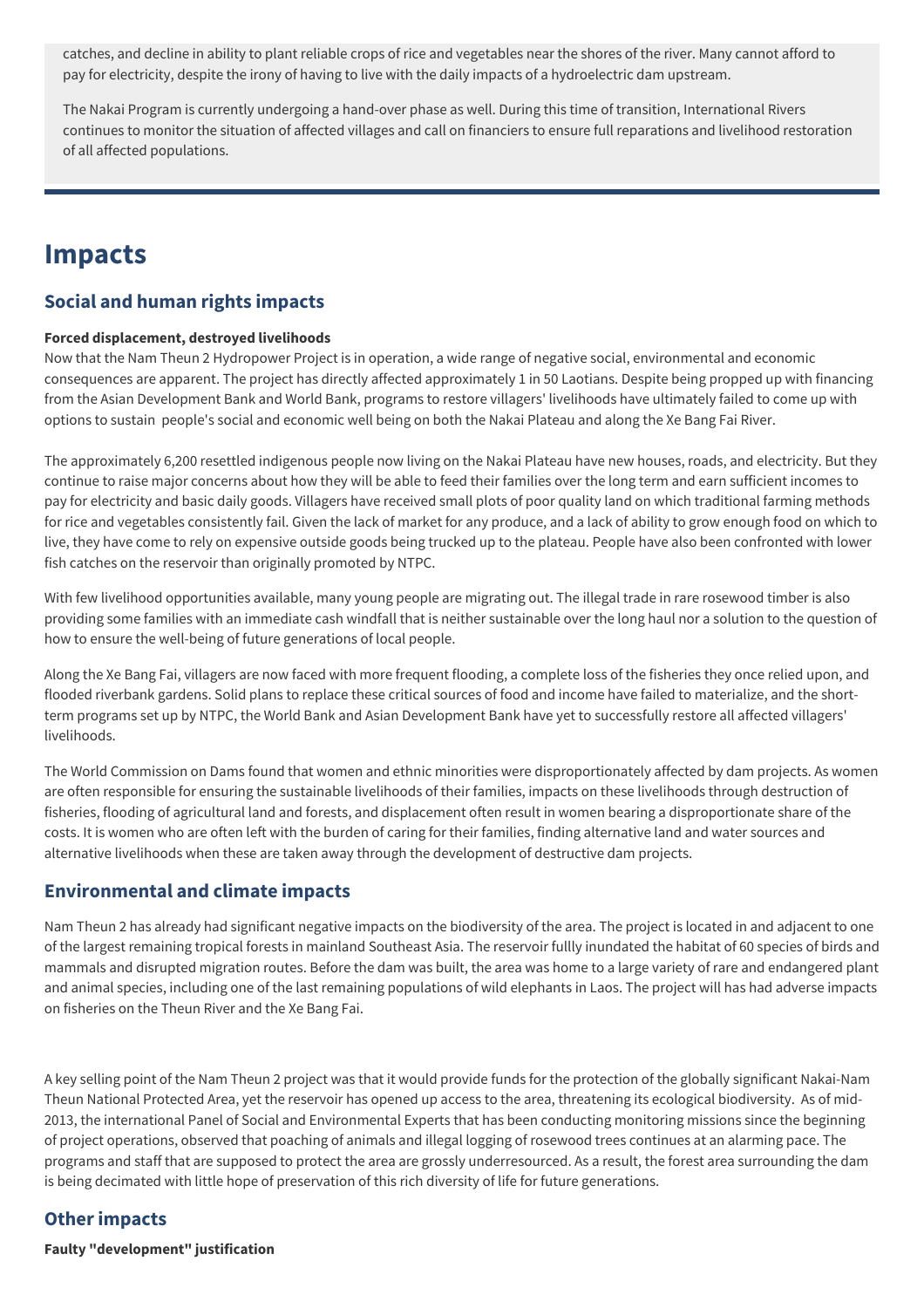Nam Theun 2's "development" justification hinges on the Lao government using revenues from the project to help the project affected people and ensuring that their livelihoods are improved or restored. This claim was the basis for World Bank and ADB support for Nam Theun 2. As evidenced by some of the problems to date, including the failure to provide replacement land to villagers affected by NT2's construction, the World Bank and the ADB have no real enforcement powers to ensure that Lao the government and NTPC keep their promises.

According to World Bank governance indicators, Laos rates far below most low-income countries on civil and political rights and control of corruption. The World Bank's revenue management proposal for Nam Theun 2 provides no assurances that these constraints will be overcome. Revenue allocation, monitoring and reporting is left to the finance ministry officials in the Lao Government. The revenue management arrangements specifically reject the use of an independent oversight body or external independent auditing of Nam Theun 2 revenues.

## **Governance**

## **Brief history**

In March and April 2005, the World Bank and Asian Development Bank approved loans and guarantees for Nam Theun 2. With the World Bank and the ADB's endorsement, other lenders committed to financial resources. Construction began in 2004 and was completed in 2010.

In May 2006, approximately 6,200 indigenous people living on the Nakai Plateau were resettled to make way for the reservoir. Since operations began in 2010, tens of thousands of people living downstream on the Xe Bang Fai have experienced a decimation of the fisheries stocks, the flooding of their riverbank gardens, and illnesses due to water quality deterioration.

The social and environmental programs developed for downstream villages by the power company were handed over to the Lao Government to finance and implement by the beginning of 2013. By 2015, responsibility for the programs for villagers resettled on the Nakai Plateau will also be handed over to national authorities. Currently, some villages downstream are facing critical water supply problems because some wells installed initially by NTPC are no longer functioning, and villagers are often without the technical knowhow for maintenance. They also face food shortages due to the fact that they are planting less in order to cope with the risks involved in the fluctuating river levels. Villagers living on the Nakai Plateau have found themselves without sustainable livelihoods as the 0.66 hectares allotted to each family has been on land unsuitable for traditional rice and vegetable farming. As a result, many families report that young people are migrating out to seek employment.

## **Updates**

## **Latest update**

#### Jan 1 2013

By the end of 2012, the social and environmental programs implemented by Nam Theun 2 Power Company downstream, along the Xe Bang Fai River were handed over to be managed by local government ministries. The World Bank and Asian Development Bank are providing substantial financial support to boost support for affected villagers' small scale agriculture production, small livestock raising and artificial fish ponds. However, access to clean water supplies and food security and economic self-sufficiency remains in question for tens of thousands of affected villagers who are forced to cope with the changes brought by the damming of the river upstream.

In mid March 2010, the Nam Theun Power Company started full operation of the dam without fulfilling all requirements of the Concession Agreement. NTPC is thereby violating legal obigations to provide compensation and livelihood restoration to affected communities. Read [more.](https://www.banktrack.org/project/download/nam_theun_2_hydropower_project_risky_business_for_laos)

In April 2008, the diversion tunnel was closed in preparation for dam gate closure and reservoir impoundment in mid-June 2008. The project will start power production at the end of 2009.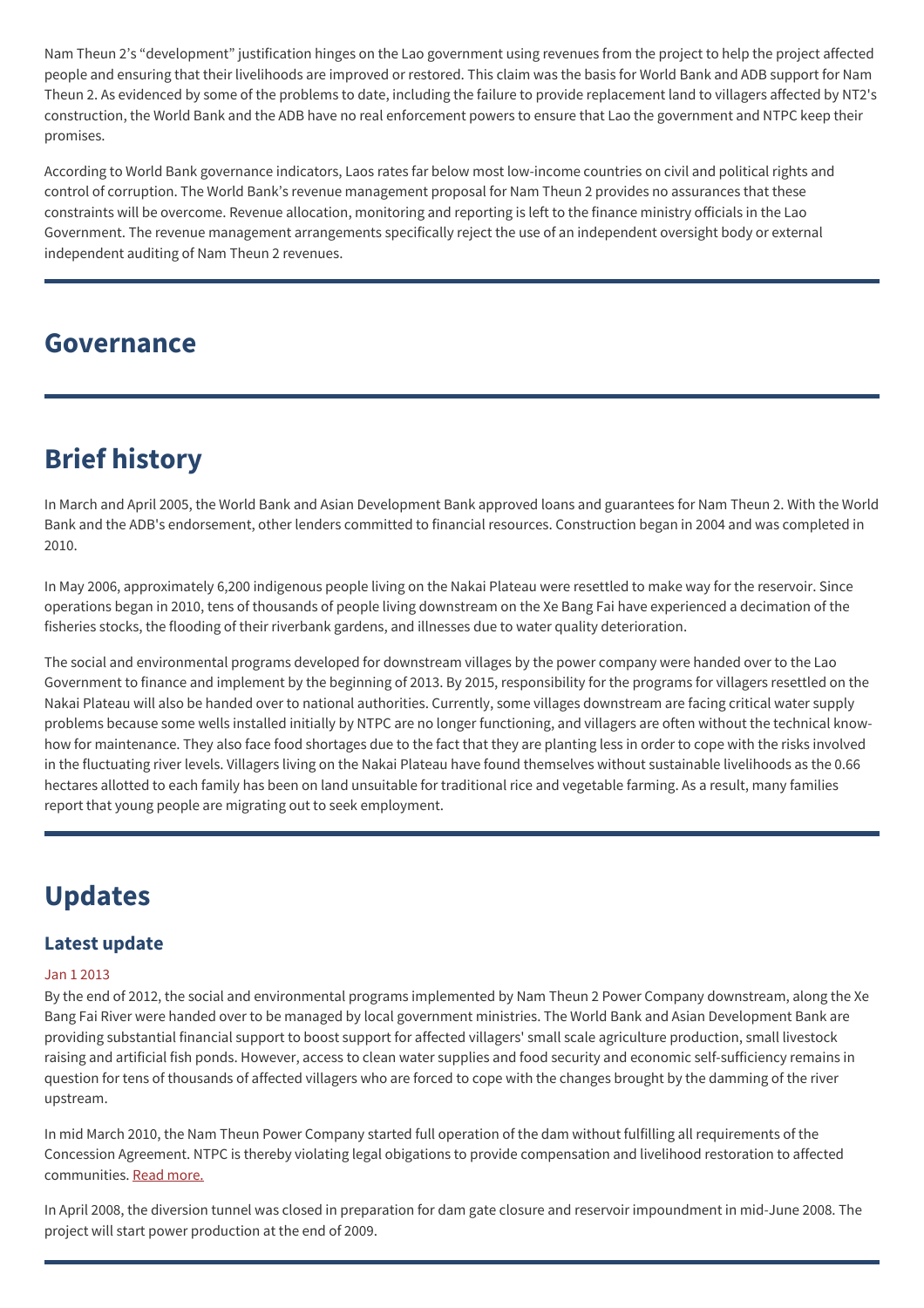# **Financiers**

| <b>Banks</b>                                                                           |          |                              |
|----------------------------------------------------------------------------------------|----------|------------------------------|
| <b>ANZ</b> Australia profile                                                           |          | Details $\blacktriangledown$ |
| Debt - project finance                                                                 | May 2005 |                              |
| Uncategorised<br>Acting as Technical and Insurance Bank                                |          |                              |
| <b>BNP Paribas</b> France profile                                                      |          | Details $\blacktriangledown$ |
| Debt - project finance<br>inherited from takeover part of Fortis                       | May 2005 |                              |
| Debt - project finance                                                                 | May 2005 |                              |
| Debt - project finance<br>PRG/PRI Coordinator, inherited from take over part of Fortis |          |                              |
| Uncategorised<br>Lead arranger                                                         |          |                              |
| <b>Bangkok Bank Thailand profile</b>                                                   |          | Details $\blacktriangledown$ |
| Debt - project finance                                                                 | May 2005 |                              |
| Uncategorised<br>Coordination of documentation requirements                            |          |                              |
| <b>Bank of Ayudhya</b>                                                                 |          | Details $\nabla$             |
| Debt - project finance                                                                 | May 2005 |                              |
| Uncategorised<br>Coordination of Technical due diligence                               |          |                              |
| <b>Crédit Agricole</b> France profile                                                  |          | Details $\blacktriangledown$ |
| Debt - project finance                                                                 | May 2005 |                              |
| <b>ING</b> Netherlands profile                                                         |          | Details <b>V</b>             |
| Debt - project finance                                                                 | May 2005 |                              |
| <b>KBC</b> Belgium profile                                                             |          | Details V                    |
| Debt - project finance                                                                 | May 2005 |                              |
| Uncategorised<br>Acting as Modeling Bank                                               |          |                              |
| Kasikorn Bank Thailand profile                                                         |          | Details $\nabla$             |
| Debt - project finance                                                                 | May 2005 |                              |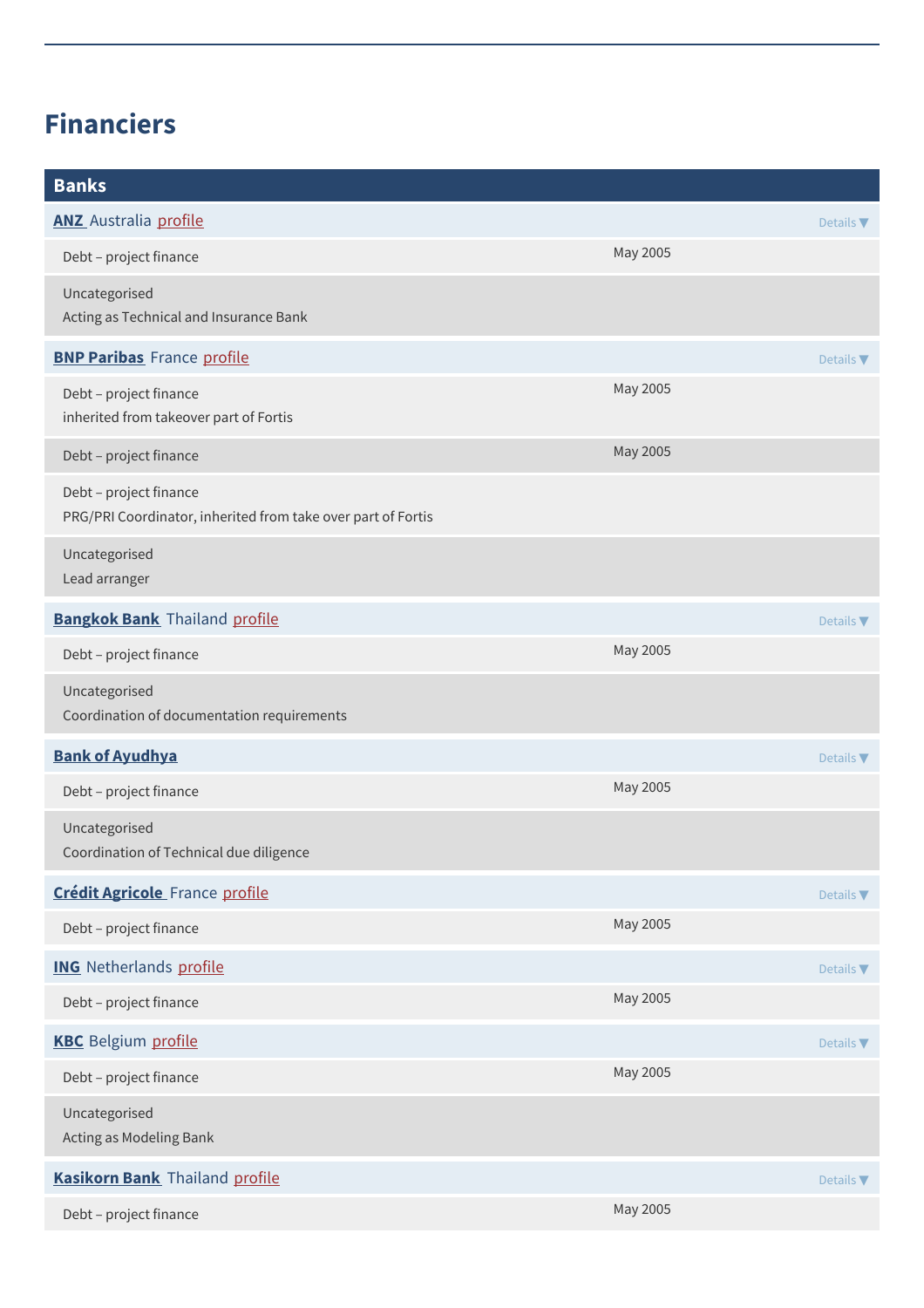| Uncategorised<br>Coordination of technical due diligence |          |                  |
|----------------------------------------------------------|----------|------------------|
| <b>Krung Thai Bank</b>                                   |          | Details <b>V</b> |
| Debt - project finance                                   | May 2005 |                  |
| Mitsubishi UFJ Financial Group (MUFG) Japan profile      |          | Details <b>V</b> |
| Debt - project finance                                   | May 2005 |                  |
| Uncategorised<br>Acting as Modeling Bank                 |          |                  |
| <b>Siam City Bank</b>                                    |          | Details $\nabla$ |
| Debt - project finance                                   | May 2005 |                  |
| <b>Siam Commercial Bank</b>                              |          | Details <b>V</b> |
| Debt - project finance                                   | May 2005 |                  |
| Uncategorised<br>Coordination of insurance matters       |          |                  |
| Société Générale France profile                          |          | Details $\nabla$ |
| Debt - project finance                                   | May 2005 |                  |
| Uncategorised<br><b>ECA Coordinator</b>                  |          |                  |
| <b>Standard Chartered</b> United Kingdom profile         |          | Details $\nabla$ |
| Debt - project finance                                   | May 2005 |                  |
| <b>Thai Military Bank</b>                                |          | Details $\nabla$ |
| Debt - project finance                                   | May 2005 |                  |
| Uncategorised<br>Coordination of insurance matters       |          |                  |
| <b>Export credit agencies</b>                            |          |                  |
| <b>COFACE (second entry - do not use!)</b>               |          | Details $\nabla$ |
| Uncategorised                                            |          |                  |
| <b>Export Development Canada (EDC)</b> Canada profile    |          | Details $\nabla$ |
| Uncategorised                                            |          |                  |
| Exportkreditnämnden (EKN)                                |          | Details $\nabla$ |
| Uncategorised                                            |          |                  |
| <b>Guarantee Institute for Export Credits (GIEK)</b>     |          | Details $\nabla$ |
| Uncategorised                                            |          |                  |
| <b>Thai Exim Bank</b>                                    |          | Details $\nabla$ |
|                                                          |          |                  |